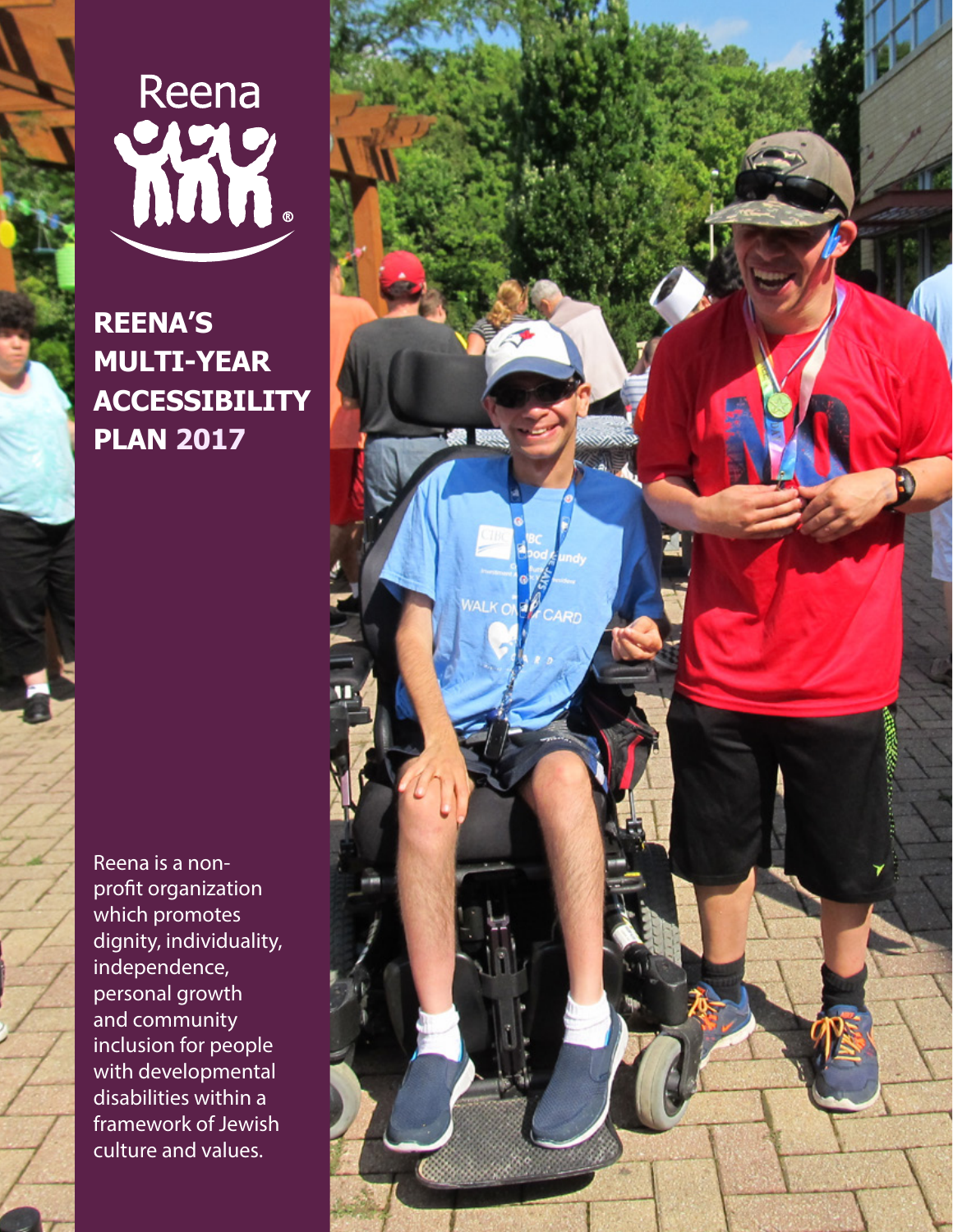## **REENA'S MULTI-YEAR ACCESSIBILITY PLAN**

## **CONTENTS**

| <b>OVERVIEW</b>                                                    |
|--------------------------------------------------------------------|
|                                                                    |
| <b>MULTI-YEAR PLAN.</b> 3                                          |
| REENA'S COMMITMENT. 4                                              |
|                                                                    |
| Accomplishments 4                                                  |
| <b>REENA'S MULTI-YEAR ACCESSIBILITY PLAN</b>                       |
| <b>GENERAL REQUIREMENTS</b><br>5                                   |
| Accessibility Policies 5                                           |
| Accessibility Plans. 5                                             |
| Accessibility Plan Updates. 5                                      |
| Update & Review Policies. 6                                        |
| Future Initiatives 6                                               |
| <b>CUSTOMER SERVICE</b><br>6                                       |
| Accessible Customer Service Policy 6                               |
| Human Rights Code 6                                                |
| <b>INFORMATION &amp; COMMUNICATIONS</b><br>$\overline{\mathbf{z}}$ |
|                                                                    |
| Accessible Formats & Communication Supports. 7                     |
|                                                                    |
| Future Initiatives 7                                               |
| <b>PROCUREMENT</b><br>8                                            |
|                                                                    |
| IT Purchasing Policy 8                                             |
| <b>EMPLOYMENT</b><br>8                                             |
| Human Resources - Current Employees 8                              |
| Human Resources - Application Process 9                            |
|                                                                    |
| Offer of Employment. 9                                             |
| Accessible Formats & Communication Supports.<br>.10                |
| Informing Employees of Supports<br>.10                             |
| Performance Management<br>.10                                      |
| Career Development and Advancement<br>.10                          |
| Individual Accommodation Plans (IAP)<br>.11                        |
| <b>Emergency Response Information</b><br>.11                       |
| Return to Work Process.<br>.12                                     |
| .12                                                                |
| <b>DESIGN OF PUBLIC SPACES</b><br>12                               |
| Making Public Spaces Accessible<br>.12                             |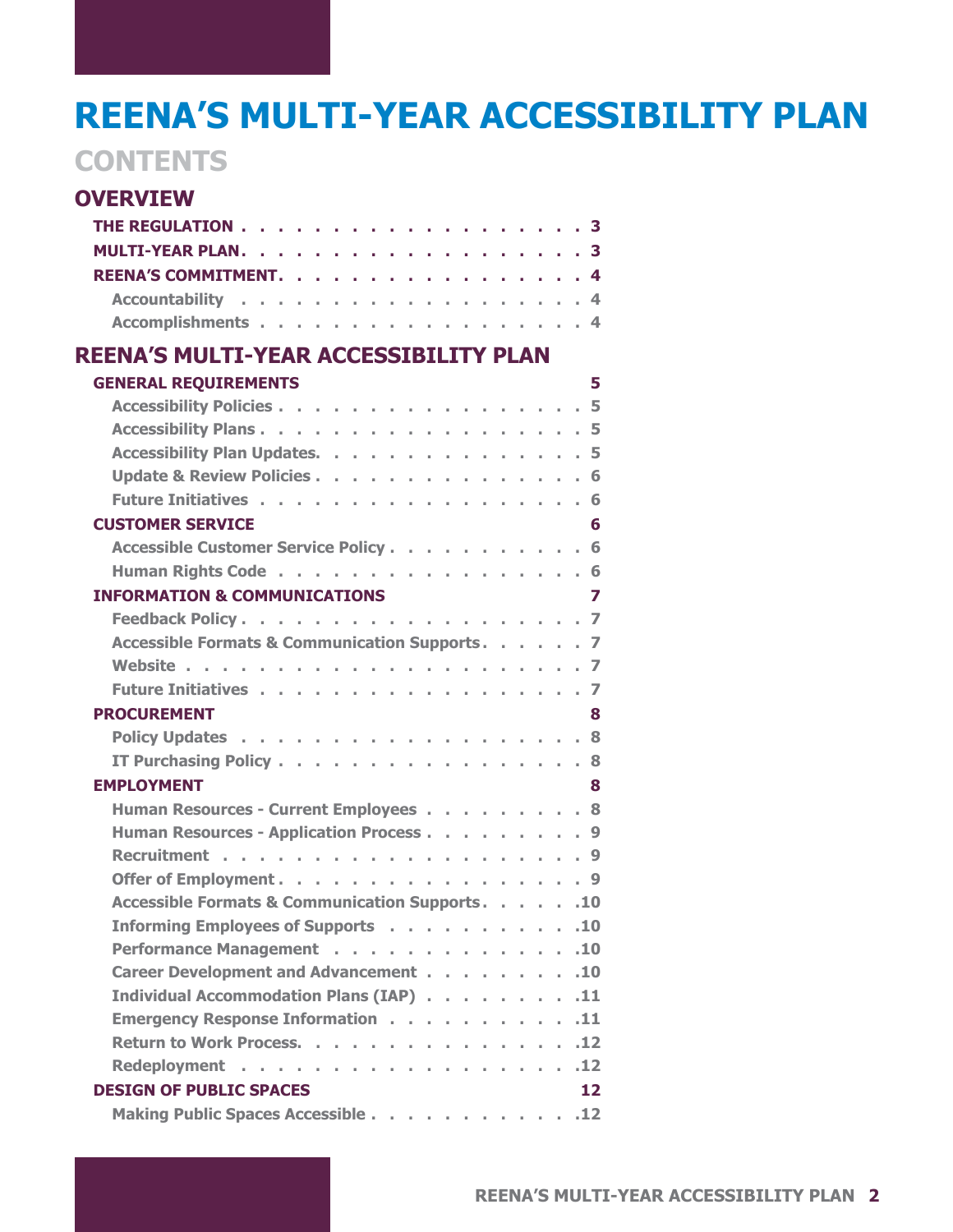# <span id="page-2-0"></span>**OVERVIEW THE REGULATION**

## **ACCESSIBILITY FOR ONTARIANS WITH**

## **DISABILITIES ACT (AODA)**

When the AODA was first enacted in 2005, it had five regulations to be rolled out as follows:

- 1. Customer Service (2010-2)
- 2. Information and communications (2012-5)
- 3. Employment (2014–7)
- 4. Transportation (2011-7)
- 5. Design of Public Spaces (2015-8)

In June, 2011, Information and Communications, Employment and Transportation Standards were incorporated into one compliance timeline under Ontario Regulation 191/1, the Integrated Accessibility Standards Regulation (IASR). The IASR was revised in January 2013 to include an accessibility standard for buildings and outdoor spaces (Built Environment), phased in over a period of time. As of July 1, 2016 all five standards are grouped under the IASR.

The standards on Information and communications, and Employment address how Reena communicates with the public, staff and the individuals we support. This includes Reena's website, its Learning and Development (L&D) department, and internal and external workplace communications.

The standard on Transportation covers transportation service providers. The standard on the Design of Public Spaces covers: recreational trails and beaches; outdoor public paths; public parking, eating and play areas; public service counters, and fixed areas with waiting lines and/or seating.

## **MULTI-YEAR PLAN**

In accordance with the organizational obligations under the IASR, Reena's multi-year plan addresses the deliverables and activities as directed by the regulations. Reena is committed to making accessibility throughout the organization a reality. We seek input from all staff, volunteers and families to ensure these goals are met.

The Multi-year plan is a framework to provide high level deliverables and activities and will be reviewed annually.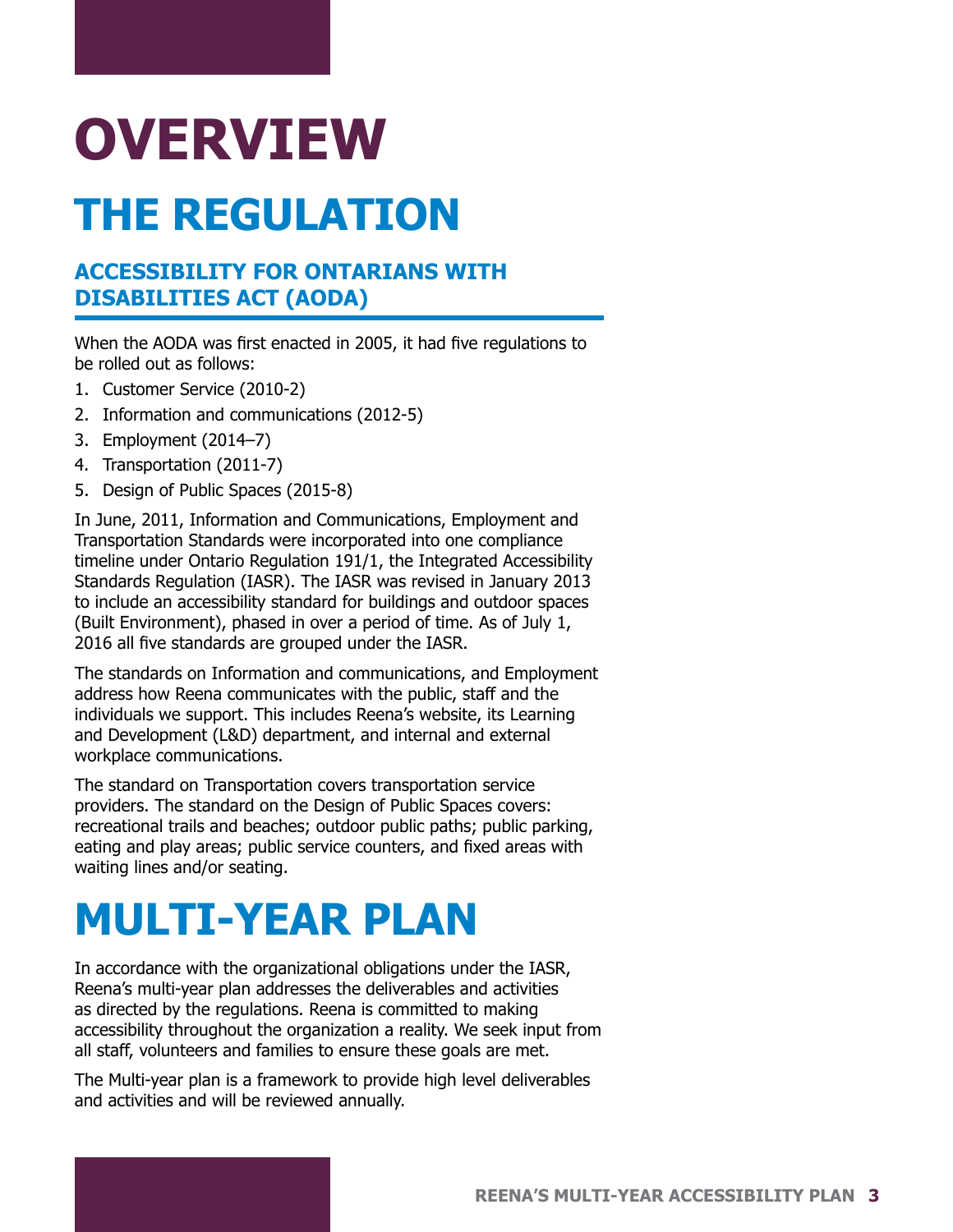## <span id="page-3-0"></span>**REENA'S COMMITMENT**

Reena is committed to providing a barrier-free environment for the people to whom we provide support, their families and all employees and members of the public who enter our premises and access our information. Because Reena champions and supports people with disabilities, the standards of accessibility that we offer to the individuals we support residentially, in day programs and outreach are also available to employees and members of the public.

Our organization is committed to fulfilling our requirements under the Accessibility for Ontarians with Disabilities Act. This accessibility plan outlines the steps Reena is taking to meet those requirements, to improve opportunities for people with disabilities, and to help make Ontario an accessible province for all Ontarians.

## **ACCOUNTABILITY**

Management is accountable for the development and execution of an accessibility strategy and providing leadership and expertise.

Management is responsible for providing input and consultation on the identification and removal of barriers, as they relate to goods, services and facilities.

## **ACCOMPLISHMENTS**

In 2008, Reena was funded through the Enabling Change Partnership Program of the Ministry of Community and Social Services to create a training guide to assist places of worship to comply with The Accessibility Standards for Customer Service, Ontario Regulation 429/07 (the Customer Service Standard). [Breaking Down Barriers: A](http://www.reena.org/wp-content/uploads/2015/09/BreakingDownBarriersGuideMF.pdf)  [Multi-Faith Guide to Accessibility in Places of Worship](http://www.reena.org/wp-content/uploads/2015/09/BreakingDownBarriersGuideMF.pdf) was published and disseminated in hard copy and online in 2009.

Reena created Policies and procedures in compliance with the Customer Service Standard and updates the AODA policy, as required.

Reena's L&D Department created and delivered training on the Customer Service Standard to all Reena staff Board members and volunteers by January 1, 2012.

In 2013, Reena's L&D Department created and now delivers on-line training on the Customer Service Standard to all new Reena staff, Board members and volunteers. It also delivers the course Working Together: The Human Rights Code, which is a mandatory training for all Reena staff, Board members and volunteers.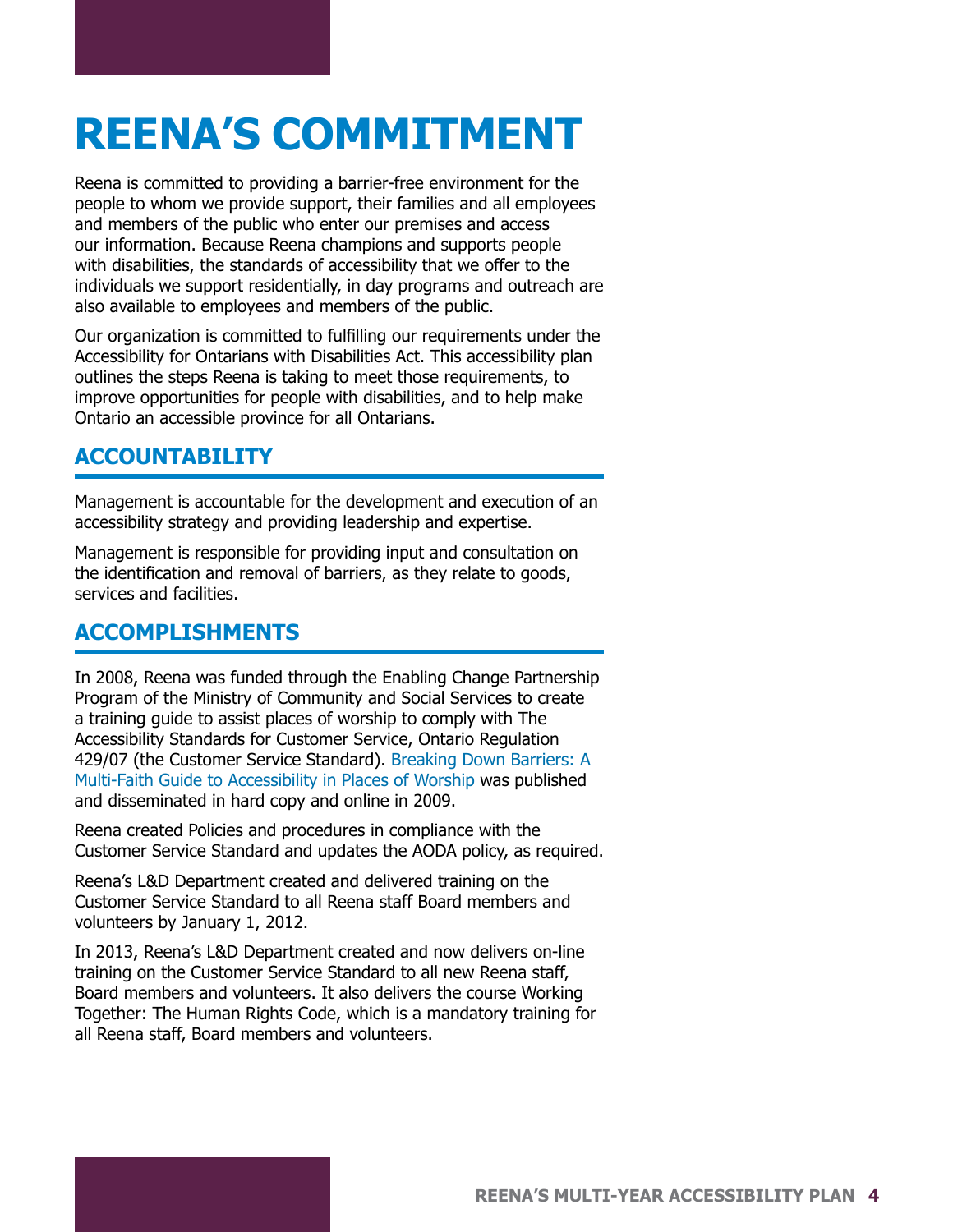# <span id="page-4-0"></span>**REENA'S MULTI-YEAR ACCESSIBILITY PLAN GENERAL REQUIREMENTS**

## **ACCESSIBILITY POLICIES**

#### **TARGET DATE: 2012**

Develop, implement and maintain policies that outline Reena's activities to meet the IASR requirements and become more accessible.

#### **ACTIVITIES**

- Prepared and received approval of Policies
- Ensured document is in an accessible digital format
- Developed strategy to communicate policies to staff, volunteers and individuals

#### **STATUS: COMPLETE / ONGOING**

## **ACCESSIBILITY PLANS**

#### **TARGET DATE: 2013**

Create five-year plan outlining strategic direction to prevent and remove barriers, post the plan, and provide plan in an accessible format uopn request.

#### **ACTIVITIES**

- Multi-year plan prepared and vetted
- Receive regular input
- Prepare status report on portions of the plan that are completed or being implemented

#### **STATUS: COMPLETE / ONGOING**

## **ACCESSIBILITY PLAN UPDATES**

#### **TARGET DATE: JANUARY 1, 2014**

- a) Annual Status Report
- b) Status Report on website

#### **ACTIVITIES**

- Prepare an annual status report on the progress of measures taken to implement accessibility
- Post the status report on Reena's website, and provide the report in an accessible format upon request.

#### **STATUS: COMPLETE / ONGOING**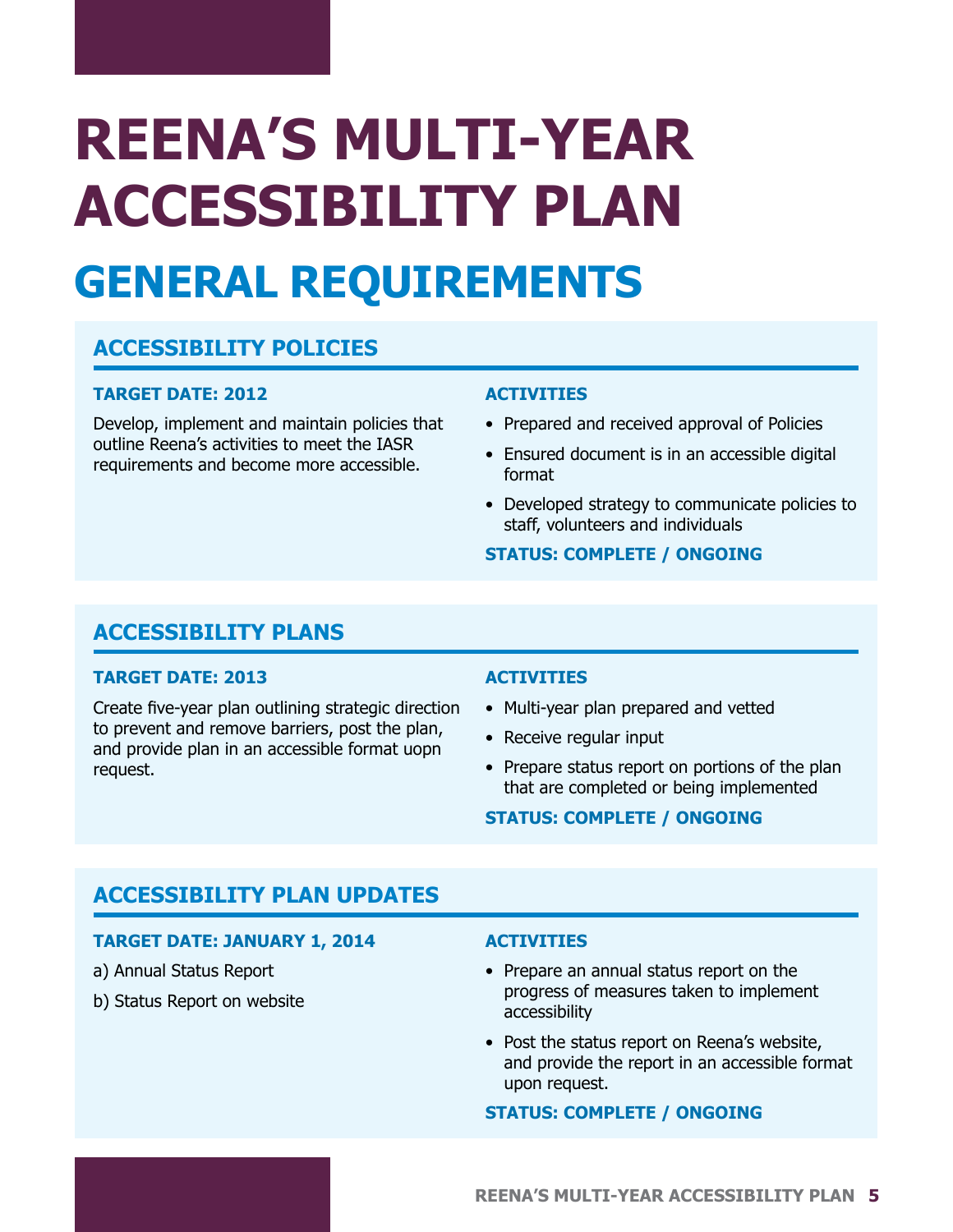## <span id="page-5-0"></span>**UPDATE & REVIEW POLICIES**

#### **TARGET DATE: 2015**

Enhance AODA and accessibility awareness

#### **ACTIVITIES**

• Continue to update and review AODA polices in line with changing needs.

#### **STATUS: COMPLETE / ONGOING**

### **FUTURE INITIATIVES**

File an Accessible Compliance Report online every three years. Report has the power to bind the corporation.

**NEXT TARGET DATE: DECEMBER 31, 2017**

**STATUS: IN PROGRESS**

## **CUSTOMER SERVICE**

### **ACCESSIBLE CUSTOMER SERVICE POLICY**

#### **TARGET DATE: JANUARY 1, 2012**

Ensure accessible customer service throughout the agency by creating and training staff in an A[ccessible Customer Service policy](http://www.reena.org/wp-content/uploads/2015/10/HRPP-02-General-Conduct-Rev-2015-01-06-AODA-Policy-Updated-June-2016.pdf). Include provisions for assistive devices, service animals, notice of temporary disruptions,making emergency information available to the public, training, feedback processes, and helping Reena employees with disabilities stay safe.

#### **ACTIVITIES**

- Create and implement a comprehensive training program for all emplyees and volunteers
- Create a written Customer Service Policy and share with employees and the public

#### **STATUS: COMPLETE / ONGOING**

### **HUMAN RIGHTS CODE**

#### **TARGET DATE: JANUARY 1, 2015**

Apply the Human Rights Code to the AODA.

#### **ACTIVITIES**

• Incorporate Human Rights Code into current Customer Service Regulation Training

#### **STATUS: COMPLETE**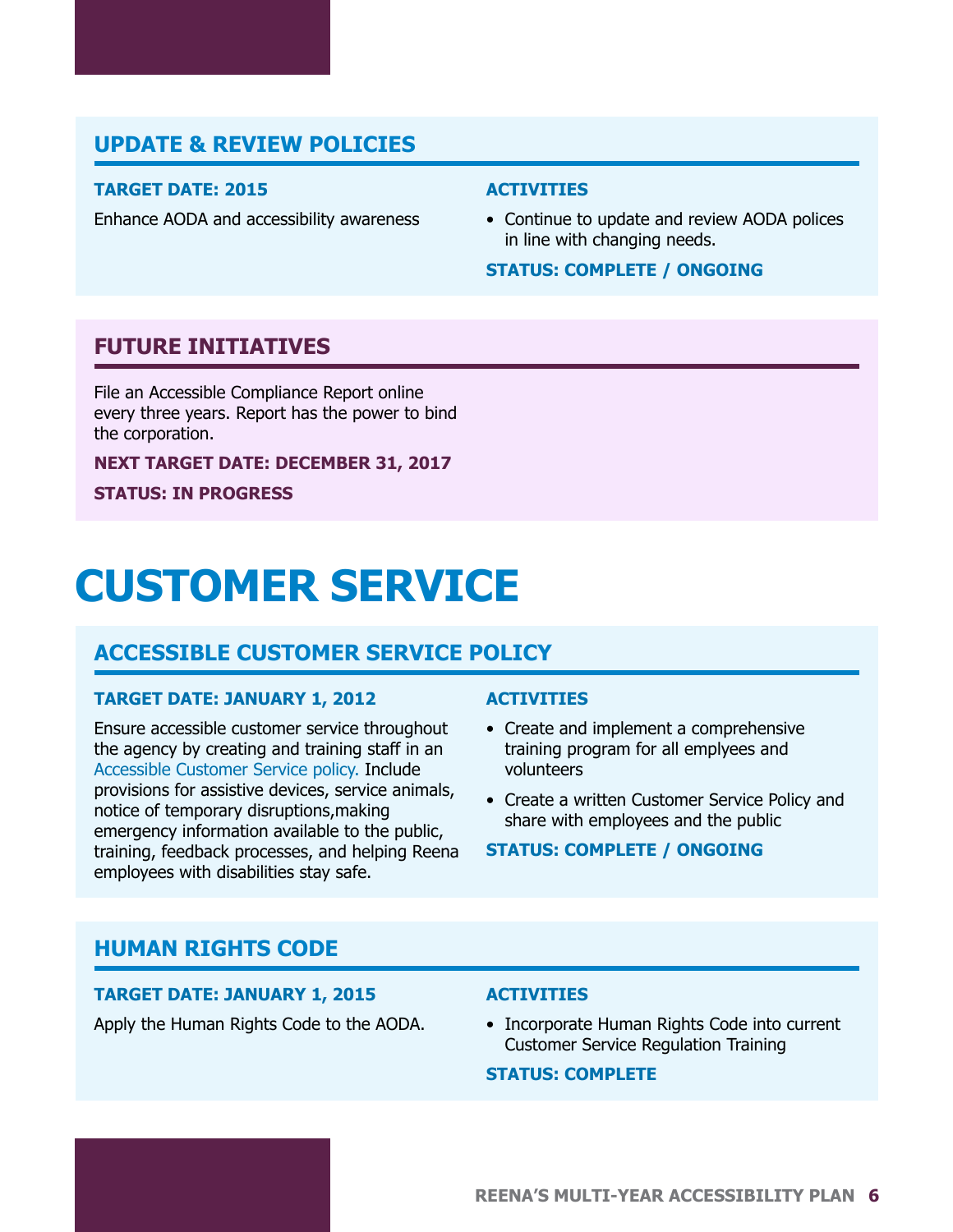## <span id="page-6-0"></span>**INFORMATION & COMMUNICATIONS**

## **FEEDBACK POLICY**

#### **TARGET DATE: JANUARY 1, 2015**

Accessible process for receiving and responding to feedback

#### **ACTIVITIES**

- Provide or arrange for accessible formats and communications supports, upon request.
- Continue to monitor Reena's feedback.

**STATUS: COMPLETE / ONGOING**

## **ACCESSIBLE FORMATS & COMMUNICATION SUPPORTS**

#### **TARGET DATE: JANUARY 1, 2016**

Provide formats and communication supports, in a timely manner, which cost no more than are offered to others

#### **ACTIVITIES**

- HR arranges for accessible supports, upon request and upon submission of a medical note, and informs the appropriate parties
- Notify the public about accessible formats and communication supports through signage, on the website, and upon request

#### **STATUS: COMPLETE / ONGOING**

## **WEBSITE**

#### **TARGET DATE: JANUARY 1, 2016**

Websites and web content conform to the World Wide Web Consortium Web Content Accessibility Guidelines (WCAG) 2.0, starting at Level A and increasing to Level AA.

#### **ACTIVITIES**

Accessibility features have been applied to the site, including:

- Accessibility Section
- Font size, contrast and greyscale features
- Translation section

#### **STATUS: COMPLETE / ONGOING**

## **FUTURE INITIATIVES**

Make all websites and web content accessible.

**TARGET DATE: JANUARY 1, 2021 STATUS: IN PROGRESS**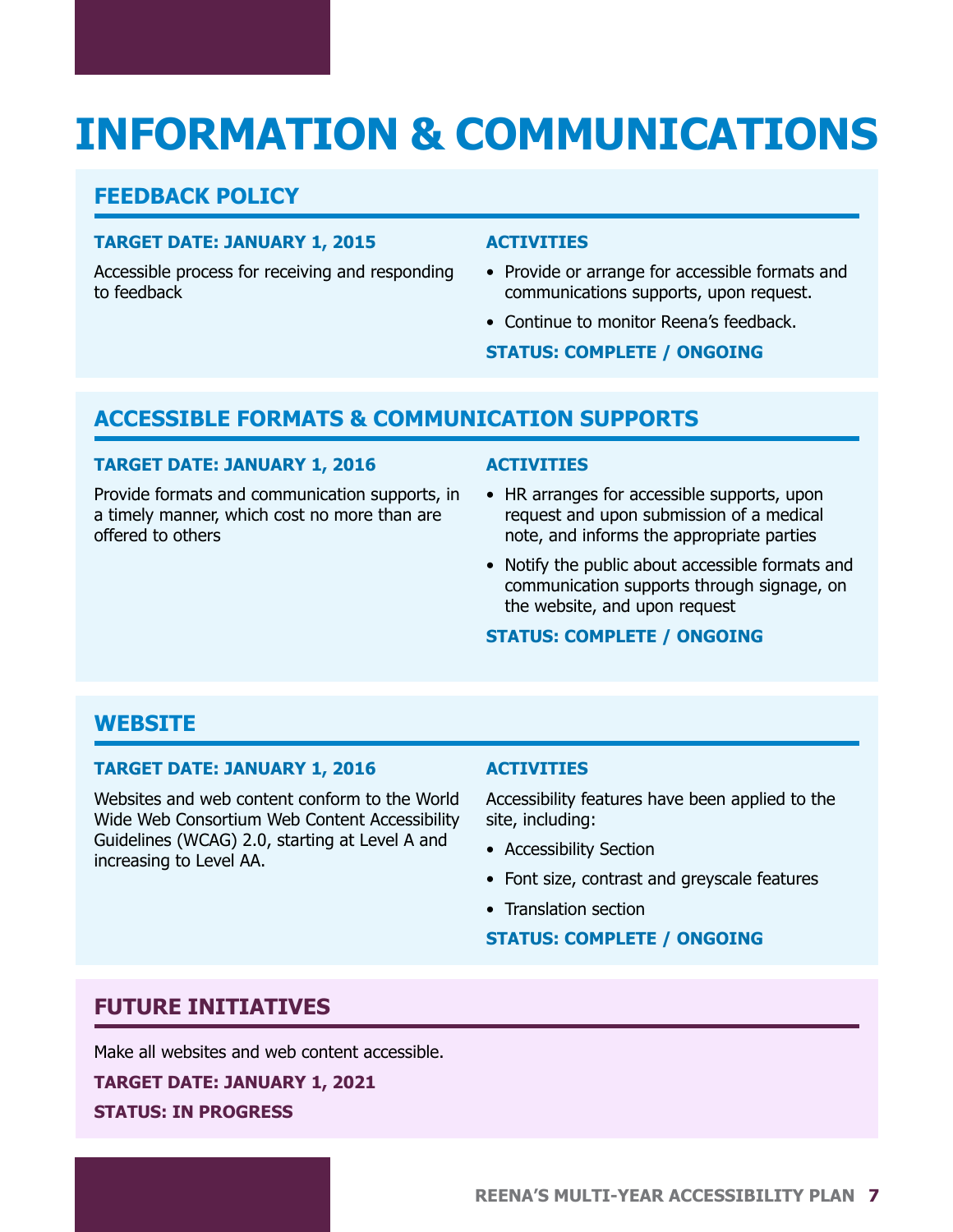## <span id="page-7-0"></span>**PROCUREMENT**

## **POLICY UPDATES**

#### **TARGET DATE: 2014-2016**

Incorporate accessibility design, criteria and features, wherever possible.

#### **ACTIVITIES**

• Update procurement process and policy with requirements for accessibility features

#### **STATUS: COMPLETE / ONGOING**

## **IT PURCHASING POLICY**

#### **TARGET DATE: 2013-2015**

Planned purchase of new equipment with added accessibility features

#### **ACTIVITIES**

• Integrate accessibility accommodations into the purchasing process

#### **STATUS: COMPLETE / ONGOING**

## **EMPLOYMENT**

## **HUMAN RESOURCES - CURRENT EMPLOYEES**

#### **TARGET DATE: 2013-2015**

Review HR department's current employee accommodation process.

#### **ACTIVITIES**

- The modified work policy, which outlines the protocol for a modified work program, is reviewed annually
- Depending on the accommodation(s) required the Supervisor and other appropriate parties (eg L&D) are notified of the staff's needs
- A third-party independent medical examiner (with the staff's consent) assesses the needs of challenging accommodations
- HR regularly follows up on staff accommodations

#### **STATUS: COMPLETE / ONGOING**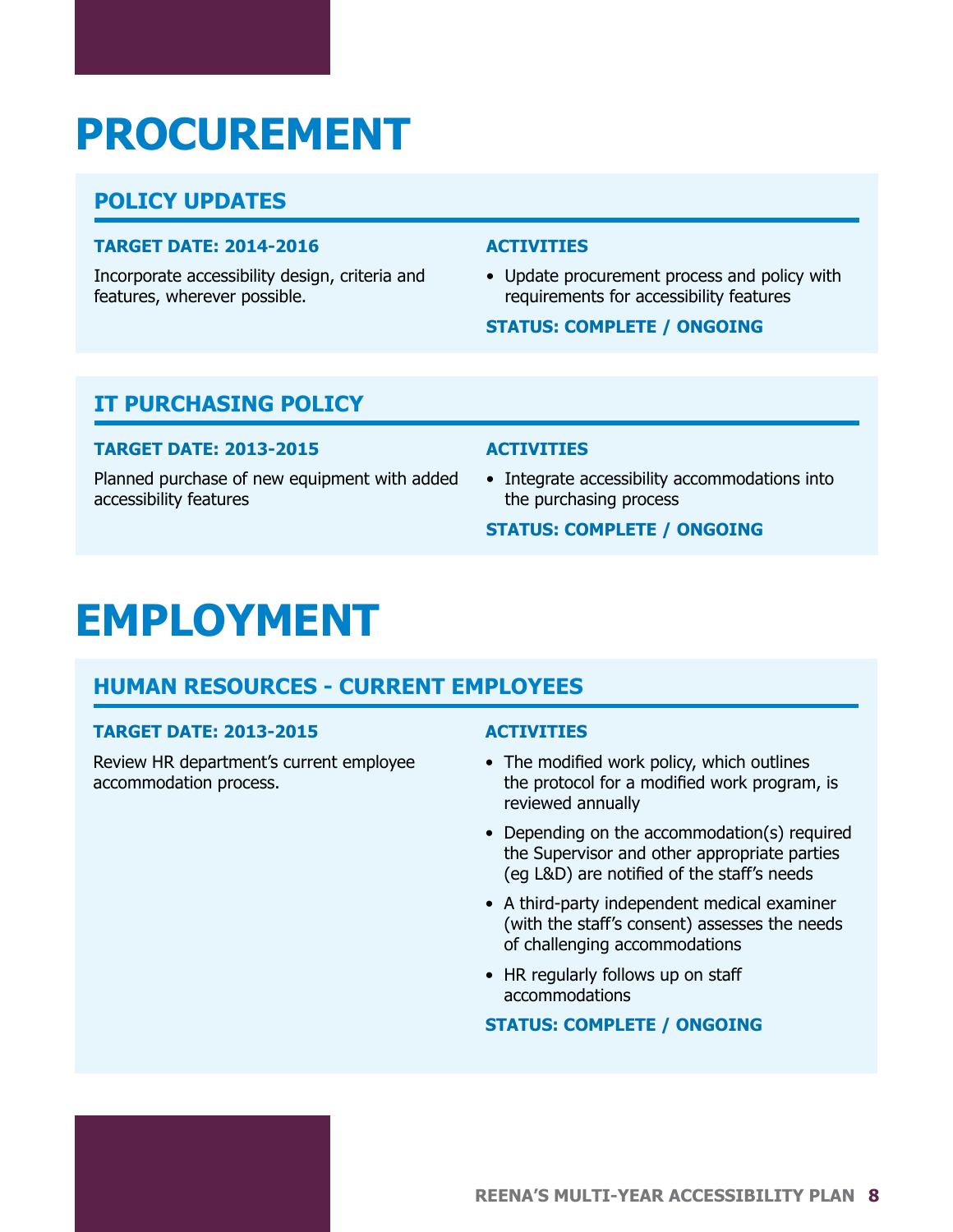## <span id="page-8-0"></span>**HUMAN RESOURCES - APPLICATION PROCESS**

#### **TARGET DATE: 2013-2014**

Enhance accessibility of job application process.

#### **ACTIVITIES**

• All job postings have the notice that "Reena offers accomodation for applicants with disabilities in its recruitment process. Please advise us prior to the interview if you require an accommodation."

#### **STATUS: COMPLETE / ONGOING**

### **RECRUITMENT**

#### **TARGET DATE: JANUARY 1, 2016**

Notify all applicants about accommodations for people with disabilities.

Notify all applicants being interviewed that Reena provides accommodations in a manner that takes into account their disabilities.

#### **ACTIVITIES**

- During recruitment, all applicants are made aware that "Reena offers accommodation for applicants with disabilities in its recruitment processes. Please advise us prior to the interview if you require an accommodation"
- Applicants contacted for an interview, are notified that accommodations are available upon request, and in a manner that takes into account the applicant's accessibility needs

#### **STATUS: COMPLETE / ONGOING**

## **OFFER OF EMPLOYMENT**

#### **TARGET DATE: JANUARY 1 2016**

At the offer of employment, successful applicants must be notified of Reena's policies of accommodation.

#### **ACTIVITIES**

- Offers of employment to successful applicants are accompanied by notice of policies on accommodations, which will be provided to applicants at the time of signup.
- During orientation by the Supervisor, successful applicants are expected to review all policies and procedures

#### **STATUS: DONE /ONGOING**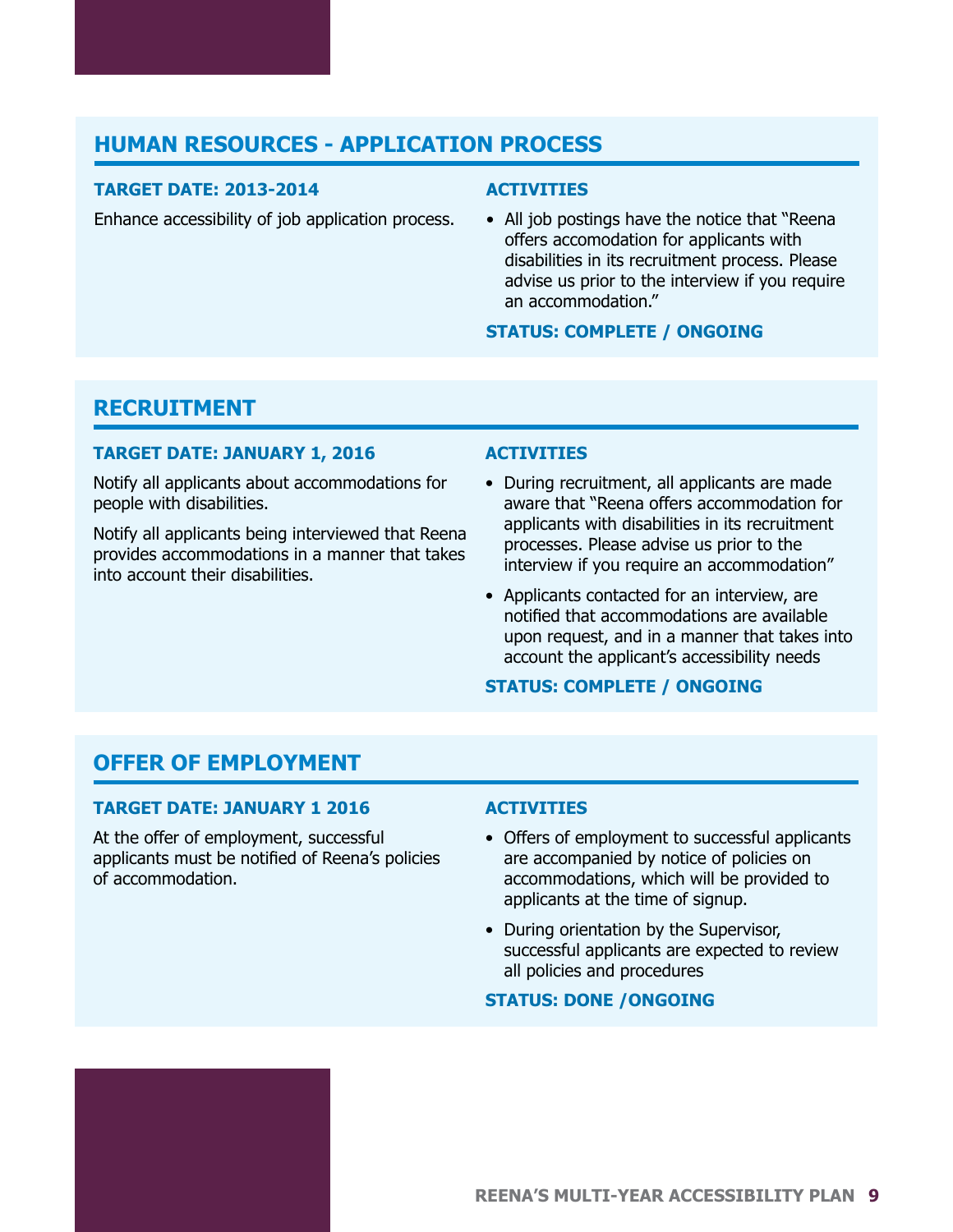## <span id="page-9-0"></span>**ACCESSIBLE FORMATS & COMMUNICATION SUPPORTS**

#### **TARGET DATE: JANUARY 1 2016**

Consult with employees on the provision and suitability of accessible formats and communication supports for information needed to perform their duties, which are generally available to all employees.

#### **ACTIVITIES**

- Based on the provision of a medical note, employees are consulted on their needs for accessible formats and communication supports
- Staff are expected to read all policies and regularly check Reena's policy updates

#### **STATUS: DONE /ONGOING**

### **INFORMING EMPLOYEES OF SUPPORTS**

#### **TARGET DATE: JANUARY 1 2016**

Reena will provide its up-to-date policies on disabilities and information on its supports as soon as practicable after their employment.

#### **ACTIVITIES**

- Employees are informed of Reena's policies and the supports it provides to employees with disabilities
- Employees are expected to review all policies and regularly check policy updates

#### **STATUS: DONE**

### **PERFORMANCE MANAGEMENT**

#### **TARGET DATE: JANUARY 1 2016**

Consider IAPs and accessibility, and improving employee performance, productivity and effectiveness for performance management.

#### **ACTIVITIES**

• IAPS, accessibility, and activities related to assessing and improving employee performance, productivity, and effectiveness are considered during performance management

#### **STATUS: DONE**

#### **CAREER DEVELOPMENT AND ADVANCEMENT**

#### **TARGET DATE: JANUARY 1 2016**

Consider accessibility needs and IAPs for career development and advancement; greater responsibilities at current position; moving to a position higher in pay, level, or responsibilities; or any combination.

#### **ACTIVITIES**

Accessibility needs and IAPs are taken into account for career development and advancement of employees with disabilities

#### **STATUS: IN PROGRESS**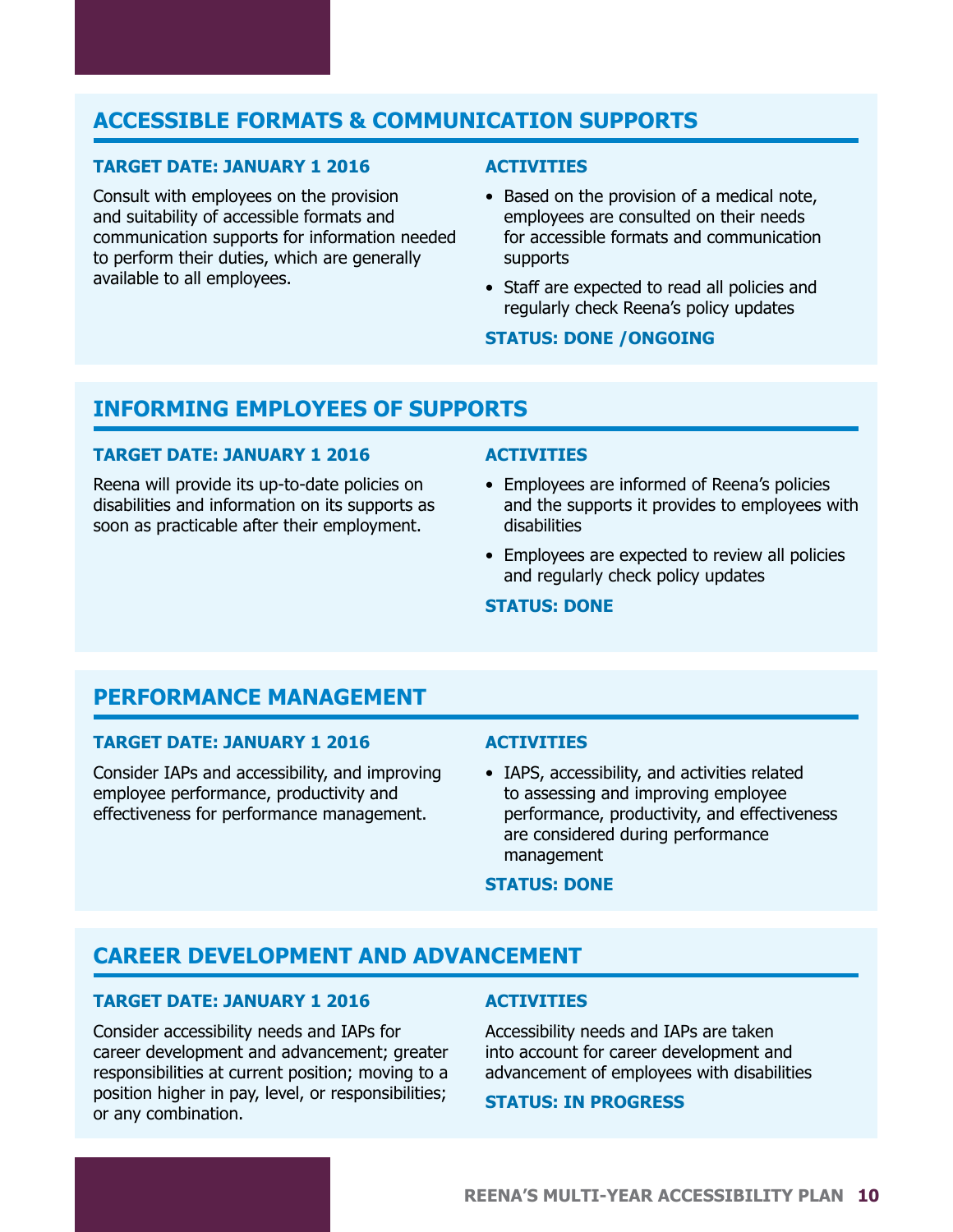## <span id="page-10-0"></span>**INDIVIDUAL ACCOMMODATION PLANS (IAP)**

#### **TARGET DATE: JANUARY 1 2016**

Reena develops and has a written process for the development of documented IAPs for employees, which includes:

- 1. Employee participation in developing IAP.
- 2. Employee assessment.
- 3. Requests for outside evaluation (at Reena's expense) on how and whether accommodation can be achieved.
- 4. How to request Union or workplace representation in developing IAP.
- 5. Reena's privacy of information protocol.
- 6. Updating schedule and protocols for IAPs.
- 7. Protocols on informing employees why an employee's request for an IAP is denied.
- 8. Protocol for providing the IAP in an appropriate accessible format.

#### **ACTIVITIES**

For cases referred to the third party independent medical examiner, a formal report is generated with all necessary protocols.

An Individual Accommodation Plan (IAP) shall:

- If requested, provide information on accessible formats and communication supports
- If required, include individualized workplace emergency response information
- Identify other accommodations

#### **STATUS: DONE /ONGOING**

## **EMERGENCY RESPONSE INFORMATION**

#### **TARGET DATE: JANUARY 1, 2012**

Individualized workplace emergency response information (IWRI), where Reena is aware of the need for accommodation.

#### **ACTIVITIES**

- Provide the information as soon as is practicable after becoming aware of the need through a doctor's note
- Provide the information to the employee or designate (with Reena's consent and by the person designated by Reena to provide it to the employee)
- HR reviews the IWRI after a location move; when accommodations needs or plans are reviewed; or when Reena reviews its emergency response policies
- HR disseminates the information to Managers and Supervisors
- Supervisor explores emergency procedures for location and integrates that accommodation in the location's Emergency Plan

#### **STATUS: COMPLETE / ONGOING**